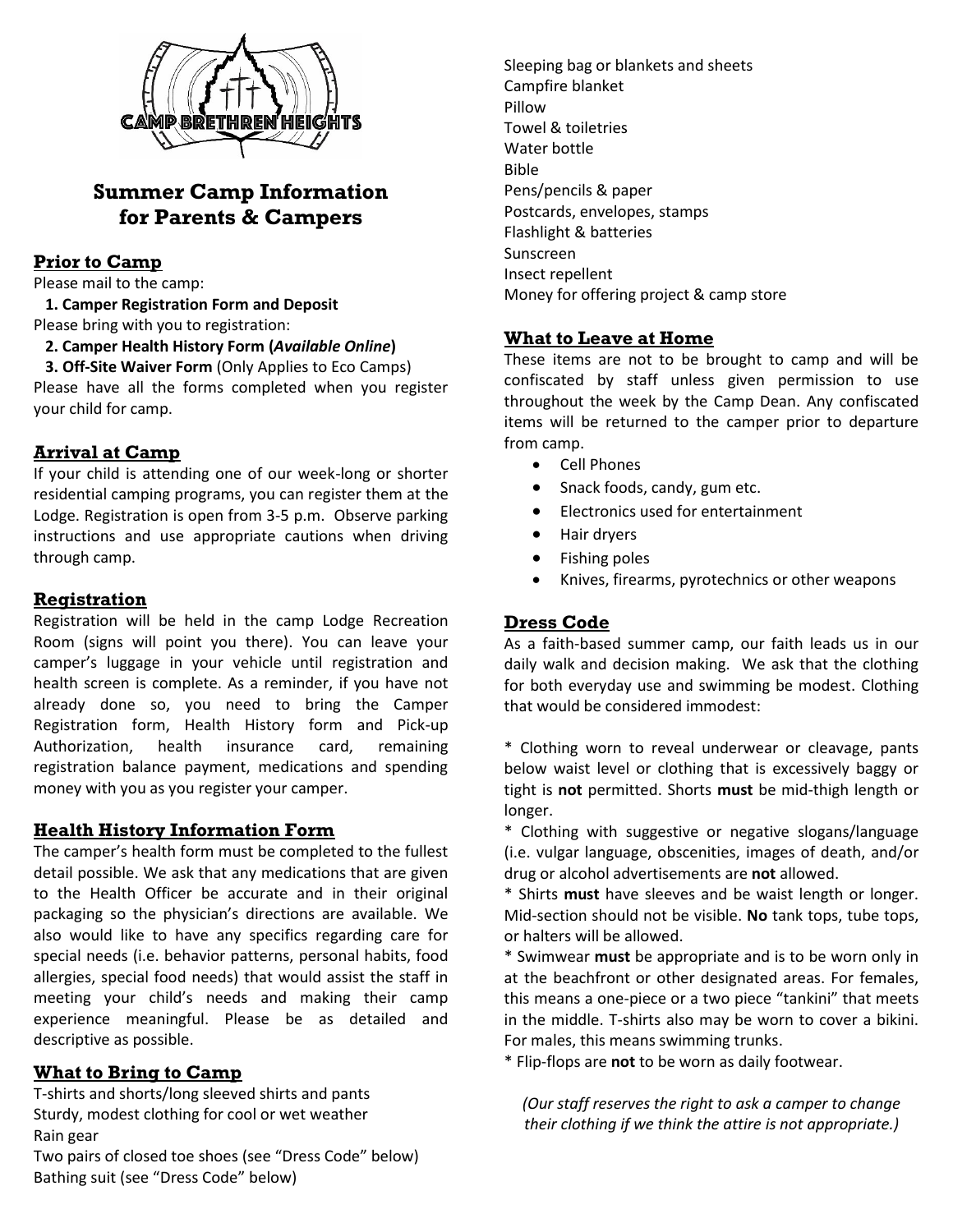## **Digital Photography & Phone Cameras**

Today, most photos are developed by someone other than a photographer and can be shared on social media sites without the permission of those who are in the photos. At Camp Brethren Heights, we enforce the policy that only staff may use digital photography during camp.

### **Meals**

Meals are well balanced and eaten family style. We also offer a salad bar at least once a day, reducing the use of sweetened beverages and serving fewer desserts and more fruit. We are also providing a basic vegetarian option at each meal. If your child has any specific food concerns, please include them on the Health History Form and be as specific as possible.

## **Offering Project**

Each year an offering project is selected for campers and leaders to support. This is done to raise awareness of campers to the responsibility we share in caring for others through sharing.

### **Telephone Calls & Visitors**

We believe that an integral part of maturing is the extended experience away from home. For this reason, *we strongly discourage phone calls to campers and visits to camp*. If there is an emergency please call the camp office at (231) 867-3618.

### **Mail & E-mail**

Campers look forward to hearing from family and friends during their time at camp. Write letters early in the week to allow for mail to reach camp. Parents of Otter, Archer & Explorer Camps may wish to leave letters on the day of registration for delivery the next day. Mail should be addressed to the camper with the name of the camp session they are attending (i.e. Beaver Camp) and then the camp address at:

### **Camper Name**

*Name of Camp Attending (i.e. Bobcat, Otter etc..)* **9478 Brethren Heights Rd. Rodney, MI 49342**

If it is more convenient for you to send an email message or photo to your camper, we will print and deliver it to your camper. You can to send it to the camp email account: **[brethrenheights@gmail.com](mailto:brethrenheights@gmail.com)** and in the subject line please write the name of the camper and the session they are attending. Please make sure to have all emails sent before 5 p.m. so that they are delivered that day during supper.

## **Lost and Found**

At the end of the summer there is always a pile of campers' belongings left at camp. We strongly encourage your camper to label all of their belongings.

If, however, your camper does leave something behind, you may inquire about lost items by calling the camp office. If we have found the item, you may arrange to pick it up. Items not claimed by Fall Festival are donated to a worthy charity.

### **Activities**

Each camper will experience a range of activities that will work with multiple learning styles. The activities for camps held on Camp Brethren Heights site include but are not limited to:

| Morning Watch          | <b>Vespers</b>                      |
|------------------------|-------------------------------------|
| <b>Cabin Devotions</b> | <b>Bible Study</b>                  |
| Campfires              | Cookouts                            |
| Crafts                 | <b>Nature Connection Activities</b> |
| Swimming               | Canoeing/Kayaking*                  |
| <b>Boating</b>         | Mucking*                            |
| Service Project        | Overnight at the Island*            |
| Archery*               | Dramas/Skits/Talent Show            |
|                        |                                     |

\*These events are limited to certain camps as part of our progression of activities. There is a separate list of activities for camps that go off site. These camps will require special permission slips and releases that will be included with the list of activities.

## **Camper Safety**

The safety of your child is our top priority. We work at this in several ways. The first is the personnel whom we hire or who volunteers for us. We check references and do a background investigation on all employed staff and volunteers working with children. We train all staff and volunteers in appropriate behavior with children and keeping children safe. We provide supervision in all levels of operation. We review and evaluate staff on their performance.

### **Nature Deficit Disorder**

Children today spend 94% of their time indoors – resulting in symptoms of epidemic obesity, depression, attentiondeficit, stress dysfunction and plug-in obsession. At CBH a large part of our experience is the emphasis placed on connecting with creation in a meaningful and transformative way. Most of our programming takes place in an outdoor setting and we acknowledge that there are many children who have not spent a lot of time outdoors in nature or those who have unfamiliarity with nature. Campers should prepare themselves to be outdoors for the majority of their time at camp.